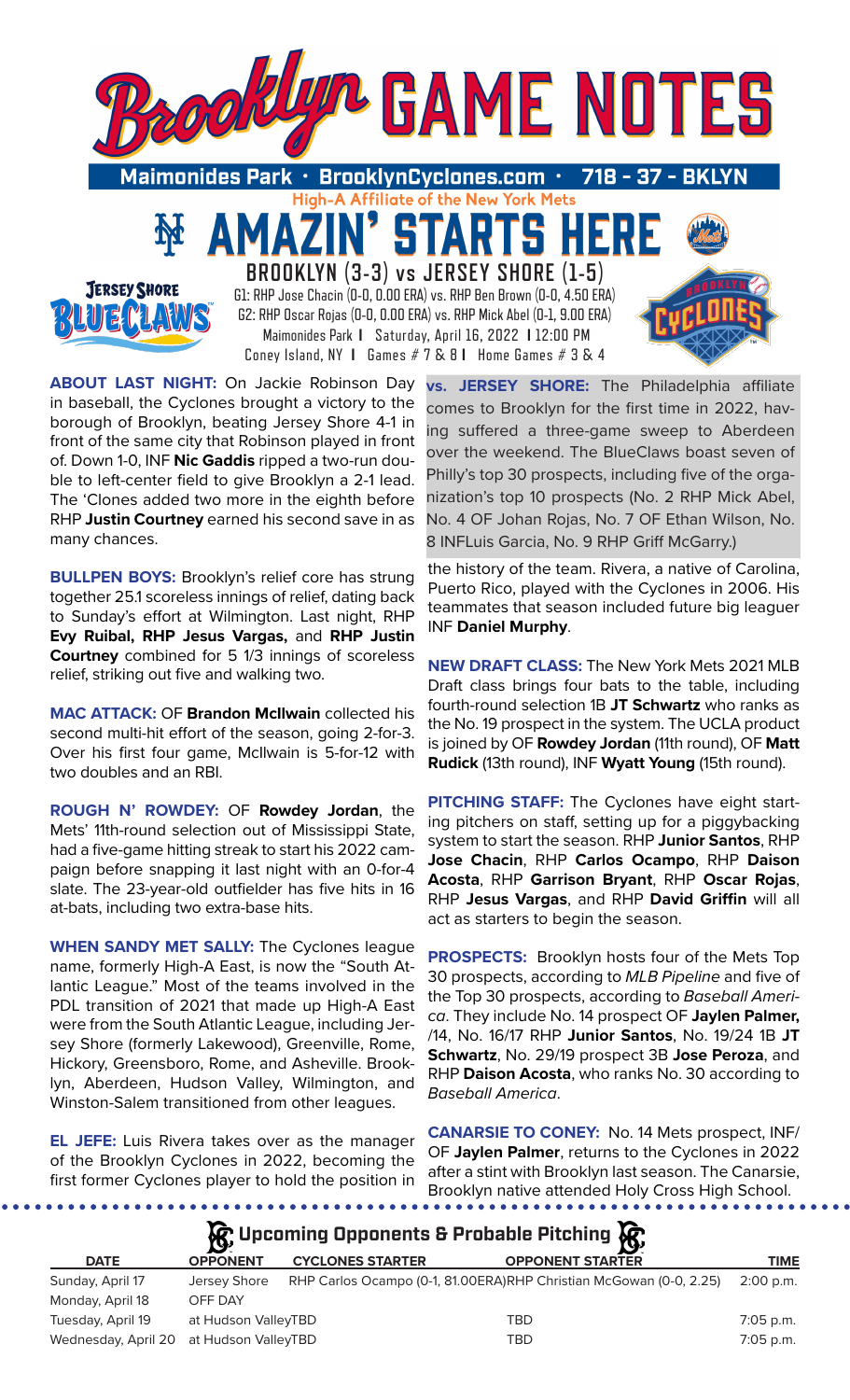| <b>APRIL 16 VS JERSEY SHORE</b> |                               | <b>STARTING PITCHER</b>                                         | <b>PAGE 2</b> |
|---------------------------------|-------------------------------|-----------------------------------------------------------------|---------------|
|                                 | # 39                          | <b>JOSE CHACIN</b>                                              | RHP           |
|                                 | Height: 6-4                   | Weight: 206                                                     |               |
|                                 | Date of Birth: March 25, 1997 | Age: 25                                                         |               |
|                                 |                               | Hometown: Ciudad Bolivar, Venezuela                             |               |
|                                 |                               | How Obtained: Signed as a minor league free agent, June 1, 2021 |               |
|                                 |                               | Repertoire: 4-Seam Fastball, slider, change-up                  |               |

**STARTING HIGH:** Jose Chacin begins his 2022 season with the High-A Brooklyn Cyclones after wrapping up his 2021 with Brooklyn. Chacin vaulted from the Complex League to Low-A St. Lucie to Brooklyn in 2021.

| 2022 GAME-BY-GAME        |      |      |     |   |        |          |    |   |    |            |
|--------------------------|------|------|-----|---|--------|----------|----|---|----|------------|
| High-A Brooklyn Cyclones |      |      |     |   |        |          |    |   |    |            |
| <b>DATE</b>              | OPP  | DEC. | IP  | н | R      | ER       | BB | ĸ | HR | <b>AVG</b> |
| $4/11$ (G1)              | @WIL |      | 4.0 |   | $\cap$ | $\Omega$ |    |   |    | 077        |

**FIRST CITI SEASON:** Jose signed a minor league deal with the Mets on June 1 of last year after being released by the Los Angeles Dodgers system in minor league spring training 2021.

**ST. LUCIE:** Chacin made five starts with Low-A St. Lucie, posting a 3.86 ERA with 25 strikeouts, eight walks, and four home runs allowed in 28 innings. During his time with the Cyclones, Chacin made four starts and struck out 24 in 22.2 innings.

**LA GUY:** The Venezuelan signed a deal with the Dodgers coming out of his home country in 2015, playing in the system for six years. Chacin reached Low-A Great Lakes in the Midwest League in 2019 before the pandemic shut down 2020.



K% BB% HR/9

50% 7.1 0.00



**Height:** 5-11 **Weight:** 224 **Date of Birth:** May 5, 1999 **Age**: 22 # 19 OSCAR ROJAS RHP

**Hometown:** Uriangato, Guanajuato, Mexico **How Obtained:** Signed as a minor league free agent, May 23, 2017 **Repertoire:** 4-seam fastball, sinker, curveball, slider, change-up

**BACK AT IT:** Oscar Rojas makes his first official start of the 2022 campaign...he, along with the current slate of eight Brooklyn starting pitchers, have their share of starts and pig-  $\frac{\text{part}}{440}$ gybacks.

|             |            |            |    |   |   | 2022 GAME-BY-GAME        |    |     |    |      |
|-------------|------------|------------|----|---|---|--------------------------|----|-----|----|------|
|             |            |            |    |   |   | High-A Brooklyn Cyclones |    |     |    |      |
| <b>DATE</b> | <b>OPP</b> | <b>DEC</b> | ΙP | н | R | ER                       | BB | к   | HR | AVG  |
| 4/10        | @WIL       |            | 40 |   |   |                          |    | ี่ค |    | .083 |

**ROJAS' SEASON AND CAREER HIGHS**

**OSCAR THE GROUCH:** Rojas' 2021 campaign with Low-A St. Lucie was impressive, collecting two shutouts and three complete games with the Baby Mets.

|           |              |            |      |    |         |    |    |    |            |            |                                      | 2022 Season            |            |      |                   |                              |    |                               | Career |                           |            |
|-----------|--------------|------------|------|----|---------|----|----|----|------------|------------|--------------------------------------|------------------------|------------|------|-------------------|------------------------------|----|-------------------------------|--------|---------------------------|------------|
|           | $K\%$        |            |      |    | BB%     |    |    |    | HR/9       |            |                                      | 6 (4/10 at Wilmington) |            |      | <b>Strikeouts</b> |                              |    |                               |        | 11 (8/13/21 at Dunedin)   |            |
|           |              |            |      |    |         |    |    |    |            |            |                                      | None                   |            |      |                   | <b>Double Digit K Games</b>  |    |                               |        | 1 (8/13/21 at Dunedin)    |            |
|           | 46.2%        |            |      |    | $7.7\%$ |    |    |    | 0.00       |            |                                      | 1 (4/10 at Wilmington) |            |      |                   | <b>High Hits, Game</b>       |    |                               |        | 9 (7/22/21 vs. Bradenton) |            |
|           |              |            |      |    |         |    |    |    |            |            |                                      | None                   |            |      |                   | High HR, Game                |    | 2 (5x, 8/6/21 vs. Palm Beach) |        |                           |            |
|           |              |            |      |    |         |    |    |    |            |            |                                      | 0 (4/10 at Wilmington) |            |      |                   | <b>High Runs, Game</b>       |    |                               |        | 8 (8/20/21 at Tampa)      |            |
|           | <b>BABIP</b> |            |      |    | GB%     |    |    |    | <b>FIP</b> |            |                                      | 1 (4/10 at Wilmington) |            |      |                   | <b>High Walks, Game</b>      |    |                               |        | 5 (7/15/21 at Palm Beach) |            |
|           |              |            |      |    |         |    |    |    |            |            |                                      | 4 (4/10 at Wilmington) |            |      |                   | <b>Innings Pitched, Game</b> |    |                               |        | 9 (9/3/21 at Jupiter)     |            |
|           | .167         |            |      |    | 66.7%   |    |    |    | 2.56       |            |                                      | None                   |            |      |                   | <b>Complete Games</b>        |    |                               |        | 3 (9/3/21 at Jupiter)     |            |
|           |              |            |      |    |         |    |    |    |            |            |                                      | None                   |            |      | <b>Shutouts</b>   |                              |    |                               |        | 2 (6/25/21 vs. Dunedin)   |            |
|           |              |            |      |    |         |    |    |    |            |            |                                      |                        |            |      |                   |                              |    |                               |        |                           |            |
|           |              |            |      |    |         |    |    |    |            |            | BROOKLYN CYCLONES PITCHING BREAKDOWN |                        |            |      |                   |                              |    |                               |        |                           |            |
|           | W-L          | <b>ERA</b> | IP   | н  | R       | ER | BB | к  | <b>HR</b>  | <b>AVG</b> |                                      | W-L                    | <b>ERA</b> | IP   | н                 | R                            | ER | BB                            | ĸ      | <b>HR</b>                 | <b>AVG</b> |
| STARTERS  | $0 - 3$      | 7.47       | 15.2 | 17 | 13      | 13 | 10 | 21 | $\Omega$   |            | 270 HOME                             | $2 - 1$                | 2.33       | 27.0 | 18                |                              |    | 10                            | 35     | $\Omega$                  | .184       |
| RELIEVERS | $3-0$        | 1.11       | 32.1 | 19 | 4       | 4  | 12 | 42 | 0          |            | $.168$ ROAD                          | $1 - 2$                | 4.29       | 21.0 | 18                | 10                           | 10 | 12                            | 28     | $\Omega$                  | .231       |
| TOTAL     | $3-3$        | 3.19       | 48.0 | 36 | 17      | 17 | 22 | 63 | 0          |            | .205 TOTAL                           | $3-3$                  | 3.19       | 48.0 | 36                | 17                           | 17 | 22                            | 63     | O                         | .205       |

### **BULLPEN NOTES**

-Brooklyn's bullpen has struck out 42 over 32.1 innings to start the season, allowing just four runs.

- Relievers RHP Josh Hejka, RHP Colby Morris, RHP Hunter Parsons, RHP Evy Ruibal, and RHP Reyson Santos are all returners to the Cyclones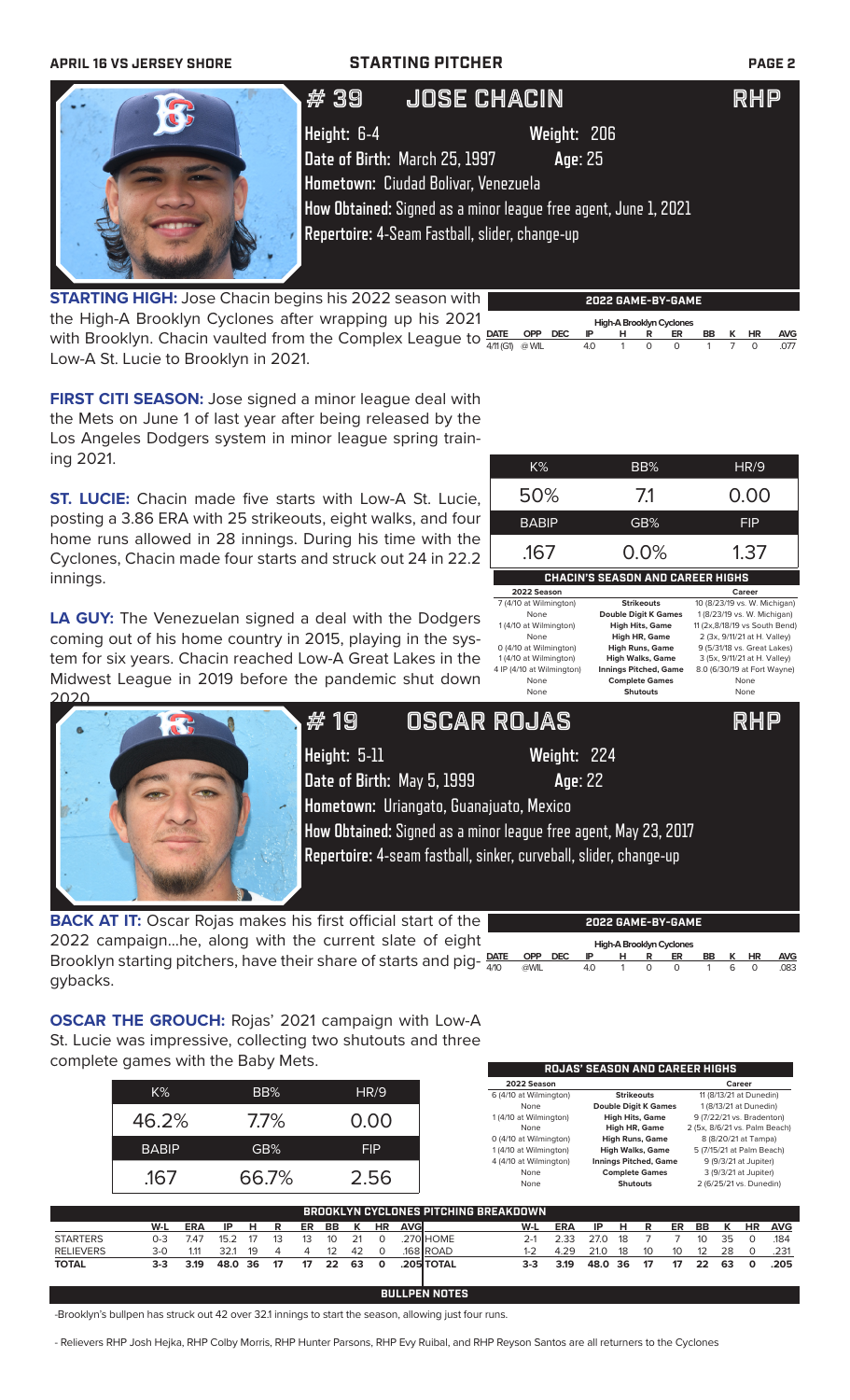**APRIL 16 VS JERSEY SHORE BATTING PAGES PAGE 3**

### **# 1 NIC GADDIS - C/3B .077, 0 HR, 1 RBI, .148 wOBA, wRC+ -22 Last Game:** 1-3, 2B, 2 RBI **Home:** 1-7 **Last HR: Season High, Hits:** 1 (4/15 vs. JS)<br> **RISP:** 1-5 **RISP:** 1-5 **Road:** 0-6 **Multi-Hit Games: Season High, Rius:** 1 (4/9 at WII) **RISP:** 1-5 **Road:** 0-6 **Road:** 0-6 **Multi-Hit Games: Reason High, Runs:** 1 (4/9 at WIL G2)<br>**Streak:** 1 G (1-3) **Reason High, RBI:** 2 (4/15 vs. JS: 1-7 **Multi-RBI Games:** 1 (4/16 vs. Jersey Shore) **Season High, RBI:** 2 ( **Multi-RBI Games:** 1 (4/16 vs. Jersey Shore) **Season High, SB:**

• Enters his fourth year in the Mets organization...Made stops in Low-A St. Lucie, High-A Brooklyn, and Double-A Binghamton in 2021…totaled 48 games.

• Returns to Coney Island where he was a member of the 2019 Cyclones for 15 games before being transferred to the GCL Mets.

• Hit a combined .192 across 40 games in 2019 with Brooklyn and the GCL Mets

• Drafted by the Mets in the 16th round of the 2019 MLB Draft out of Jacksonville State...Hails from Trenton, GA.

| $#$ 26 ROWDEY JORDAN - OF |                   |                                              | .250. O HR. 2 RBI. .333 wOBA. wRC+ 89                  |
|---------------------------|-------------------|----------------------------------------------|--------------------------------------------------------|
| Last Game: 0-4            | <b>Home: 2-12</b> | Last HR:                                     | <b>Season High, Hits: 1 (5x, 4/13 vs. JS)</b>          |
| $RISP: 1-4$               | <b>Road: 3-8</b>  | Multi-Hit Games:                             | <b>Season High, Runs:</b> $1(2x, 4/13 \text{ vs. JS})$ |
| Streak:                   | $vs.$ JS: 2-12    | <b>Multi-RBI Games:</b> $1(4/9$ at WIL - G2) | <b>Season High, RBI:</b> 2 (4/9 at WIL - G2)           |
|                           |                   |                                              | Season High, SB:                                       |

• Enters second year with the Mets organization…Selected in the 11th Round in the 2021 MLB Draft out of Mississippi State

Appeared in 30 games with Low-A St. Lucie in 2021...Drove in 13 runs with five extra-base hits.

• Won the 2021 College World Series with Mississippi State….Named to the College World Series All-Tournament Team…Second-Team All-SEC selection…One of five Bulldogs selected in the 2021 MLB Draft...Born William Kevin Jordan.

| #7<br>JOSE MENA - C                   |                  |                         | .286. O HR. O RBI. .272 wOBA. wRC+ 52                  |
|---------------------------------------|------------------|-------------------------|--------------------------------------------------------|
| <b>Last Game: 1-4. <math>R</math></b> | <b>Home: 1-4</b> | Last HR:                | <b>Season High, Hits:</b> $1(2x, 4/15 \text{ vs. JS})$ |
| $RISP: 0-3$                           | <b>Road: 1-3</b> | <b>Multi-Hit Games:</b> | <b>Season High, Runs: 1 (4/15 vs. JS)</b>              |
| <b>Streak:</b> 1 G (1-4)              | $vs.$ JS: 1-4    | <b>Multi-RBI Games:</b> | Season High, RBI:                                      |
|                                       |                  |                         | Season High, SB:                                       |

• Enters his seventh season with the Mets organization… Played in 31 games across High-A Brooklyn and AA Binghamton in 2021

• Won the NYPL Title with Brooklyn in 2019

• Born in Cotui, Dominican Republic…One of the oldest cities in Americas, founded in 1505…Average temperature in 90 degrees.

• Signed as an International free agent on June 22, 2016…

| $#12$ BRANDON McILWAIN - OF                                    |                                                       |                                                                                          | .417, 0 HR, 1 RBI, .482 w0BA, wRC+ 179                                                                                                                                |
|----------------------------------------------------------------|-------------------------------------------------------|------------------------------------------------------------------------------------------|-----------------------------------------------------------------------------------------------------------------------------------------------------------------------|
| Last Game: 2-3. SB<br>$RISP: 3-5$<br><b>Streak:</b> 3 G (5-10) | <b>Home: 4-7</b><br><b>Road: 1-5</b><br>$vs.$ JS: 4-7 | Last HR:<br><b>Multi-Hit Games: 2 (4/15 vs. Jersey Shore)</b><br><b>Multi-RBI Games:</b> | <b>Season High, Hits:</b> $2$ ( $2x$ , $4/15$ vs. JS)<br>Season High, Runs:<br><b>Season High, RBI:</b> 1 (4/12 vs. JS)<br><b>Season High, SB:</b> 1(2x, 4/15 vs. JS) |

- Enters his second season as a member of the Mets organization… Played 2021 season with Low-A St. Lucie…batted .250 with seven home runs in 74 games • Played collegiately at California…dual sport athlete competing in football and baseball…Played in 10 games with two starts at QB for Cal in 2018…threw for two touchdowns, while running for four more
- Signed as a non-drafted free agent on June 18, 2020 with the New York Mets
- Drafted by the Miami Marlins in the 26th round (771st overall) in the 2019 MLB Draft but did not sign

| # 20 TANNER MURPHY - OF |                  |                         | . .333, O HR, O RBI, .317 wOBA, wRC+ 80 . |
|-------------------------|------------------|-------------------------|-------------------------------------------|
| Last Game: 1-3          | <b>Home: 1-3</b> | Last HR:                | <b>Season High, Hits: 1 (4/15 vs. JS)</b> |
| $RISP: 0-1$             | Road:            | <b>Multi-Hit Games:</b> | Season High, Runs:                        |
| <b>Streak: 1G (1-3)</b> | $vs.$ JS: 1-3    | <b>Multi-RBI Games:</b> | Season High, RBI:                         |
|                         |                  |                         | Season High, SB:                          |

• Enters his fourth year with the Mets organization in 2022… Split the 2021 season between Low-A St. Lucie and High-A Brooklyn…drove in 19 runs in 44 games between the two levels

• Selected by the Mets in the 18th round in the 2019 MLB Draft…Played 40 games with ROA Kingsport in 2019

• Starred at North Florida…2019 ASUN Baseball Scholar Athlete of the Year…Set the UNF career stolen base record…11th outfielder drafted in school history.

| # 15 MATT O'NEILL - $C$ |               |                         | . .000, 0 HR, 0 RBI, .128 w0BA, wRC+ -35 |
|-------------------------|---------------|-------------------------|------------------------------------------|
| <b>Last Game: DNP</b>   | Home: $0-4$   | Last HR:                | Season High, Hits:                       |
| $RISP: 0-3$             | Road: $0-1$   | <b>Multi-Hit Games:</b> | Season High, Runs:                       |
| Streak:                 | $vs.$ JS: 0-4 | <b>Multi-RBI Games:</b> | Season High, RBI:                        |
|                         |               |                         | Season High, SB:                         |

• Enters his fourth year in the Mets organization...Enters his first year in High-A after spending 2021 with the Low-A St. Lucie Mets

• Hit .187 with Low-A St. Lucie in 52 games with a .401 on-base percentage...has had a .405 career on-base percentage in 85 professional games

• Drafted by the Mets in the 20th round of the MLB Draft out of the University of Pennsylvania.

• Named Unanimous First-Team All-Ivy in 2019

| $#S$ JAYLEN PALMER - INF/OF |                   |                                                   | .267, 0 HR, 0 RBI, .381 w0BA, wRC+ 118    |
|-----------------------------|-------------------|---------------------------------------------------|-------------------------------------------|
| Last Game: DNP              | Home: $3-5$       | Last HR:                                          | <b>Season High, Hits: 2 (4/13 vs. JS)</b> |
| $RISP: 0-2$                 | <b>Road: 1-10</b> | <b>Multi-Hit Games: 1 (4/13 vs. Jersey Shore)</b> | Season High, Runs:                        |
| <b>Streak: 3 G (4-9)</b>    | $vs.$ JS: $3-5$   | <b>Multi-RBI Games:</b>                           | Season High, RBI: 1 (4/10 at WIL)         |
|                             |                   |                                                   | <b>Season High, SB:</b> 1(4/12 vs. JS)    |

• Enters his fifth year in the Mets organization...No. 14 prospect in the Mets system, according to *MLB Pipeline*...Experienced first full season in 2021, playing 66 games with Low-A St. Lucie before an August promotion to High-A to play 39 games with Brooklyn

• Spent 2018 and 2019 with short season teams in the GCL and Kingsport

• Drafted in the 22nd round of the 2018 MLB Draft out of Holy Cross (NY) High School in Flushing as one of four ever in school history to be drafted directly from high school...\$200K signing bonus

| $# 4$ JOSE PEROZA - INF  |                   |                         | .167, 0 HR, 1 RBI, .159 w0BA, wRC+ -16          |
|--------------------------|-------------------|-------------------------|-------------------------------------------------|
| Last Game: DNP           | <b>Home: 1-8</b>  | Last HR:                | <b>Season High, Hits: 1 (2x, 4/9 at WIL G1)</b> |
| $RISP: 1-5$              | <b>Road: 2-10</b> | <b>Multi-Hit Games:</b> | <b>Season High, Runs: 1 (4/13 vs. JS)</b>       |
| <b>Streak:</b> 1 G (1-4) | $vs.$ JS: 1-8     | <b>Multi-RBI Games:</b> | <b>Season High, RBI: 1 (4/9 at WIL G1)</b>      |
|                          |                   |                         | Season High, SB:                                |

• Enters his seventh year in the Mets organization...Advanced to Low-A St. Lucie in 2021 slashing .274/.404/.442…Spent the final 38 games of the season with the Cyclones, where he hit five home runs

• Ranked as the No. 19 prospect in the Mets farm system, according to *Baseball America* and the No. 29 prospect according to *MLB Pipeline*

• Part of Brooklyn's 2019 New York-Penn League Championship Team. • Signed as non-drafted international free agent signing on July 2, 2016 from Venezuela.

| #2<br>WILMER REYES - UTL |                   |                                                   | .227, 0 HR, 0 RBI, .240 w0BA, wRC+ 33                  |
|--------------------------|-------------------|---------------------------------------------------|--------------------------------------------------------|
| Last Game: 0-3, BB, R    | <b>Home: 3-12</b> | Last HR:                                          | <b>Season High, Hits: 2 (4/12 vs. JS)</b>              |
| $RISP: 1-6$              | <b>Road: 2-10</b> | <b>Multi-Hit Games: 1 (4/12 vs. Jersey Shore)</b> | <b>Season High, Runs:</b> $1(2x, 4/15 \text{ vs. JS})$ |
| Streak:                  | $vs.$ JS: $3-12$  | <b>Multi-RBI Games:</b>                           | Season High, RBI:                                      |
|                          |                   |                                                   | <b>Season High, SB: 1(4/9 at WIL G1)</b>               |

• Enters his seventh year in the Mets organization...Won a New York-Penn League title with Brooklyn in 2019

• Reinstated to Brooklyn from rehab assignment with FCL Mets late in 2021 when SS Ronny Mauricio and OF Antoine Duplantis were promoted to Double-A Binghamton.

• Hit .323 with a .350 on-base percentage in 2019 as the top hitter on the 2019 NYPL Champion Brooklyn Cyclones

23 year old hails from Mao, Dominican Republic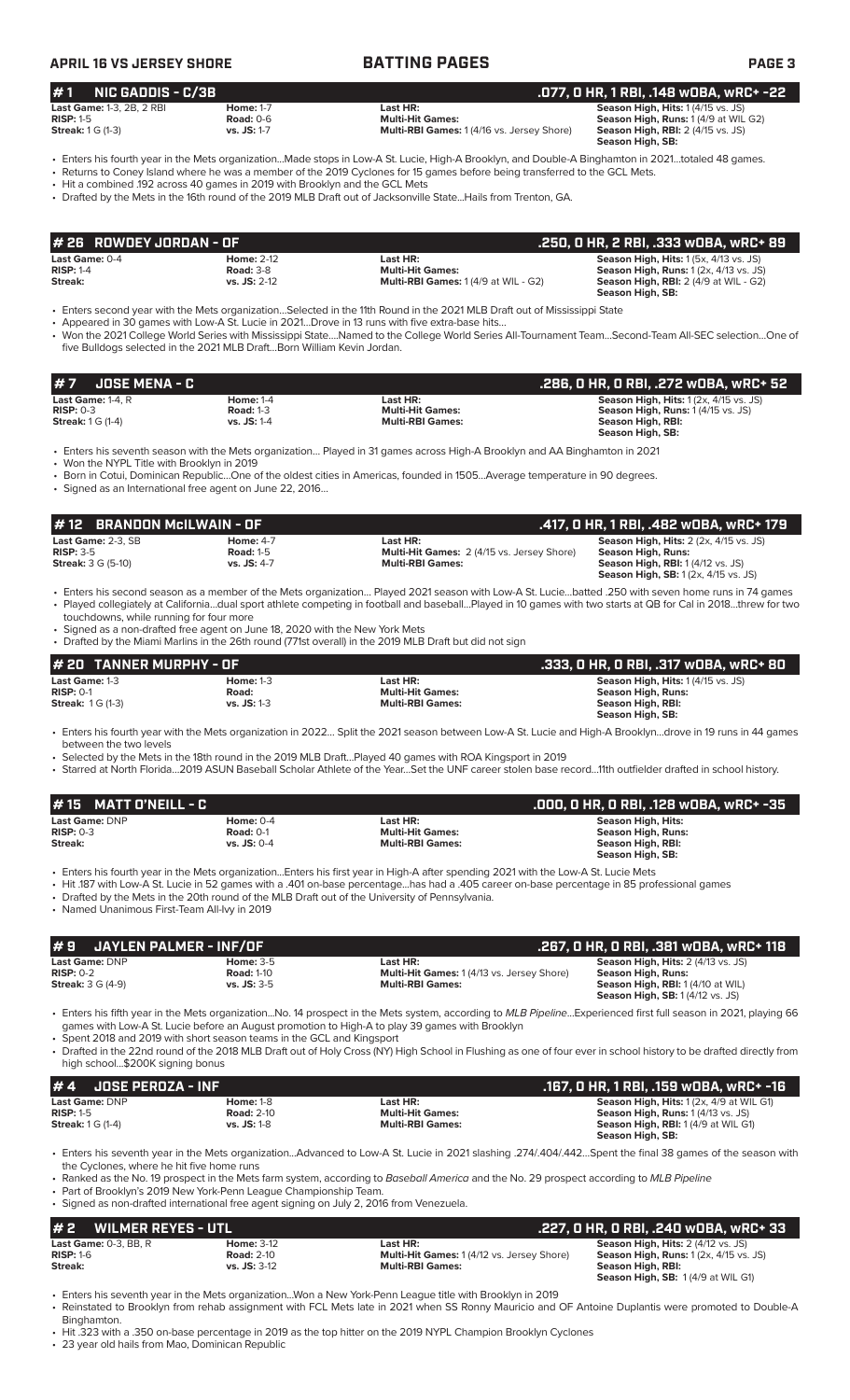| <b>APRIL 16 VS JERSEY SHORE</b>                |                                                                                                                                                                                 | <b>BATTING PAGES</b>                                                                                                                                                                                                       | <b>PAGE 4</b>                                                                                                                      |
|------------------------------------------------|---------------------------------------------------------------------------------------------------------------------------------------------------------------------------------|----------------------------------------------------------------------------------------------------------------------------------------------------------------------------------------------------------------------------|------------------------------------------------------------------------------------------------------------------------------------|
| $# 23$ MATT RUDICK - OF                        |                                                                                                                                                                                 |                                                                                                                                                                                                                            | .100, 0 HR, 0 RBI, .250 w0BA, wRC+ 39                                                                                              |
| Last Game: DNP<br>$RISP: 0-4$<br>Streak:       | <b>Home: 1-6</b><br>Road: $0-4$<br>$vs.$ JS: 1-6                                                                                                                                | Last HR:<br><b>Multi-Hit Games:</b><br><b>Multi-RBI Games:</b>                                                                                                                                                             | Season High, Hits: 1 (4/12 vs. JS)<br>Season High, Runs: 1 (4/12 vs. JS)<br>Season High, RBI:<br>Season High, SB: 1(4/9 at WIL G2) |
| • Member of the 15u USA Baseball national team | • Drafted in the 13th Round in the 2021 MLB DraftStarred collegiately at San Diego State<br>• Named First-Team All-Mountain West selection in 2021 Hit 410 as a Redshirt-Junior | . Enters his second year with the Mets organizationplayed 21 games with the FCL Mets, hitting. 303 (23-76) with a .404 OBP.<br>• Scripps Rach alumni include SNL cast member Kyle Mooney and PGA golfer Xander Schauffele. |                                                                                                                                    |
| 44.1 <sub>0</sub>                              | <b>WARDEN CALINDERS _ INE</b>                                                                                                                                                   |                                                                                                                                                                                                                            | <b>DAL LANG ARRAM IGN ADA OUR CCC</b>                                                                                              |

| #10 WARREN SAUNDERS - INF    |                  |                         | .333, O HR, O RBI, .430 wOBA, wRC+ 148    |
|------------------------------|------------------|-------------------------|-------------------------------------------|
| <b>Last Game: 1-3, R, BB</b> | <b>Home: 1-3</b> | Last HR:                | <b>Season High, Hits: 1 (4/15 vs. JS)</b> |
| $RISP: 0-2$                  | Road:            | <b>Multi-Hit Games:</b> | <b>Season High, Runs: 1 (4/15 vs. JS)</b> |
| <b>Streak: 1 G (1-3)</b>     | $vs.$ JS: 1-3    | <b>Multi-RBI Games:</b> | Season High, RBI:                         |
|                              |                  |                         | Season High, SB:                          |

• Enters his fifth year in the Mets organization and third season…Played his first full season in 2021 with the Low-A St. Lucie Mets and led the team in hits (84) and ranked second in total bases (105) behind Top-10 Mets prospect Alex Ramirez…plays outfield and all four infield positions

• Signed as an international free agent in 2018 out of Grand Bahama, Bahamas

• Recent players from the Bahamas include Miami's Jazz Chisholm and Antoan Richardson, famous for scoring from second base on Derek Jeter's walk-off single in his final game at Yankee Stadium.

| I#3<br>JT SCHWARTZ - INF                     |                                       |                                                              | .250, 1 HR, 2 RBI, .365 wOBA, wRC+ 109                                                 |  |  |  |  |  |
|----------------------------------------------|---------------------------------------|--------------------------------------------------------------|----------------------------------------------------------------------------------------|--|--|--|--|--|
| <b>Last Game:</b> $0-4$ . $R$<br>$RISP: 2-6$ | <b>Home: 4-11</b><br><b>Road: 1-9</b> | Last HR:<br><b>Multi-Hit Games:</b> 1(4/12 vs. Jersey Shore) | <b>Season High, Hits: 3 (4/12 vs. JS)</b><br><b>Season High, Runs: 2 (4/12 vs. JS)</b> |  |  |  |  |  |
| Streak:                                      | $vs.$ JS: 4-11                        | <b>Multi-RBI Games:</b> 1(4/12 vs. Jersey Shore)             | <b>Season High, RBI:</b> 2 (4/12 vs. JS)<br>Season High, SB:                           |  |  |  |  |  |

• Enters his second year in the Mets organization…Saw first professional action in 2021 with Low-A St. Lucie…Appeared in 25 games with an OBP of .320 and two steals...*MLB Pipeline* ranks Schwartz as the number 19 overall prospect in the Mets organization.

• Drafted in the fourth round by the Mets in 2021 out UCLA…was named an All-American and won the Pac-12 batting title as a sophomore…His .396 average was the seventh highest in single-season UCLA history

• His UCLA teammate Kevin Kendall was also drafted by the Mets in 2021

| $#48$ JOE SUOZZI - OF |               |                         | .000, 0 HR, 1 RBI, .212 w0BA, wRC+ 16       |
|-----------------------|---------------|-------------------------|---------------------------------------------|
| Last Game: 0-4        | Home: $0-5$   | Last HR:                | Season High, Hits:                          |
| $RISP: 0-2$           | Road: $0-2$   | <b>Multi-Hit Games:</b> | <b>Season High, Runs: 1 (4/9 at WIL G2)</b> |
| Streak:               | $vs.$ JS: 0-5 | <b>Multi-RBI Games:</b> | <b>Season High, RBI:</b> 1 (4/13 vs. JS)    |
|                       |               |                         | Season High, SB:                            |

• Enters his second year in the Mets organization...Drove in 23 runs with 14 stolen bases in 53 games across Low-A St. Lucie and High-A Brooklyn last year

• Signed by the Mets on June 15, 2020 out of Boston College • Attended Chaminade High School in Mineola, NY...won the 2013 CHSAA Title

• His father, Tom Suozzi, is the former Nassau County Executive and current U.S. House of Representatives member of NY's 3rd district (Nassau, Suffolk, Queens) running for New York State Governor.

# **Recent Home Run Chart**

**Date Player Opponent Exit Velo Launch Angle Distance** 4/12 JT Schwartz vs. Jersey Shore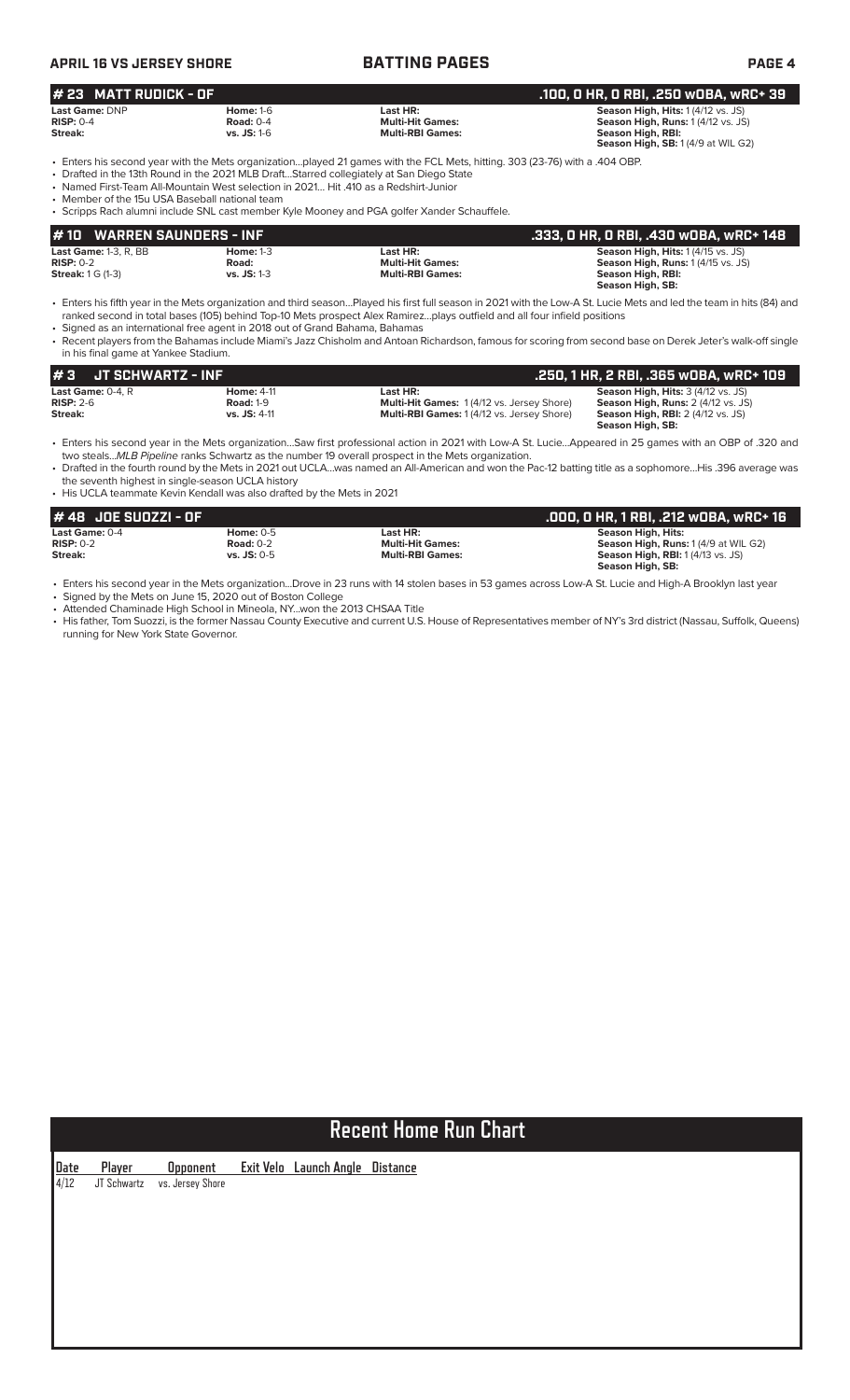## **APRIL 16 VS JERSEY SHORE BULLPEN PAGE PAGE 5**

| #18<br>Last App: 4/12 vs. JS                      | <b>NOLAN CLENNEY - RHP</b><br>Last Loss:                                                                                                                                                                                                                                                                                                                                           | 25 K%, O BB%, O.OO ERA, 1 G<br>SV/OP (Last):   | Holds: |                                   |             | <b>LAST FIVE APPEARANCES</b> |                  | <b>NOLAN CLENNEY</b>                  |                    |                          |                        |                     |
|---------------------------------------------------|------------------------------------------------------------------------------------------------------------------------------------------------------------------------------------------------------------------------------------------------------------------------------------------------------------------------------------------------------------------------------------|------------------------------------------------|--------|-----------------------------------|-------------|------------------------------|------------------|---------------------------------------|--------------------|--------------------------|------------------------|---------------------|
| <b>Leadoff: 0-1</b>                               |                                                                                                                                                                                                                                                                                                                                                                                    |                                                |        | DATE                              | OPP         | DEC                          | IP               | R<br>H.                               | ER                 | BB                       | Κ                      | <b>HR</b>           |
|                                                   | Enters his second year in the Mets organizationReceived from Low-A St. Lucie on September 7<br>Signed to a minor league deal on June 28, 2021Made 13 relief apps for Low-A St. Lucie<br>• Pitched with Gary in 2021 and with Utica in 2019 and 2020 in independent baseball<br>· 25 year old hails from Northville, MichiganAttended NC State                                      |                                                |        | 4/12                              | JS          | Н                            | 1.0              | 0<br>1                                | 0                  | $\circ$                  | $\mathbf{1}$           | 0                   |
| #36                                               | <b>JUSTIN COURTNEY - RHP</b>                                                                                                                                                                                                                                                                                                                                                       | 35.3 K%, 11.8 BB%, 2.25 ERA, 2 G               |        |                                   |             |                              |                  | <b>JUSTIN COURTNEY</b>                |                    |                          |                        |                     |
| Last App: 4/15 vs JS<br>Leadoff: 1-2              | Last Loss:                                                                                                                                                                                                                                                                                                                                                                         | <b>SV/OP (Last):</b> 2/2 4/15 vs JS            | Holds: | DATE OPP<br>4/9 (G2)@WIL          |             | <b>DEC</b><br><b>SV</b>      | IP<br>2.0        | R<br>н<br>2<br>1                      | ER<br>1            | BB<br>2                  | К<br>3                 | HR<br>0             |
| 66ers in 2021                                     | · Enters first season with the Mets organizationSigned on September 10, 2021<br>· Began career with the Angels organizationPitched 43.0 IP across Rokand Low-A Inland Empire<br>• Played collegiately at MaineNamed Louisville Slugger Freshman All-American                                                                                                                       |                                                |        | 4/15                              | JS          | SV                           | 2.0              | $\circ$<br>0                          | $\circ$            | $\circ$                  | 3                      | $\circ$             |
|                                                   |                                                                                                                                                                                                                                                                                                                                                                                    |                                                |        |                                   |             |                              |                  | <b>JOSH HEJKA</b>                     |                    |                          |                        |                     |
| #13<br>Last App: 4/12 vs. JS<br>Leadoff: 0-2      | <b>JOSH HEJKA - RHP</b><br><b>Last Loss:</b>                                                                                                                                                                                                                                                                                                                                       | 37.5 K%, O BB%, O.OO ERA, 2 G<br>SV/OP (Last): | Holds: | DATE OPP<br>4/9 (G1)@ WIL<br>4/12 | JS          | <b>DEC</b><br>Н              | IP<br>1.0<br>1.0 | н<br>R<br>2<br>0<br>0<br>1            | ER<br>0<br>$\circ$ | BB<br>$\circ$<br>$\circ$ | К<br>2<br>$\mathbf{1}$ | <b>HR</b><br>0<br>0 |
|                                                   | • Enters his fourth year in the Mets organization<br>• Pitched with High-A Brooklyn, Double-A Binghamton, and Triple-A Syracuse in 2021<br>• Played collegiately at Division III Johns HopkinsHolds the Blue Jay record for career saves and                                                                                                                                       |                                                |        |                                   |             |                              |                  |                                       |                    |                          |                        |                     |
|                                                   | single-season appearancesMember of the 2019 College World Series All-Tournament Team.                                                                                                                                                                                                                                                                                              |                                                |        | DATE                              | OPP         | <b>DEC</b>                   | IP               | <b>COLBY MORRIS</b><br>н<br>R         | ER                 | BB                       | K                      | HR                  |
| #38                                               | <b>COLBY MORRIS - RHP</b>                                                                                                                                                                                                                                                                                                                                                          | 35.7 K%, 14.3 BB%, 0.00 ERA, 2 G               |        | 4/10                              | @WIL        |                              | 1.2              | 1<br>0                                | 0                  | 0                        | 2                      | 0                   |
| Last App: 4/13 vs. JS<br>Leadoff: 0-2             | <b>Last Loss:</b>                                                                                                                                                                                                                                                                                                                                                                  | SV/OP (Last):                                  | Holds: | 4/13                              | <b>JS</b>   |                              | 2.0              | 0<br>1                                | $\circ$            | 2                        | 3                      | $\circ$             |
|                                                   | Enters his second season with the Mets organizationSigned by the club on March 19, 2021<br>Pitched in 31 G across Low-A St. Lucie & High-A Brooklyn in 2021struck out 65 batters in 55.1 IP<br>• Played collegiately at Division III Middlebury CollegePlayed two seasons of Independent base-<br>ball with the Gary SouthShore Railcats, Milwaukee Milkmen, and Chicago Deep Dish |                                                |        | DATE                              | OPP         | DEC                          | IP               | <b>HUNTER PARSONS</b><br>R<br>H       | ER                 | BB                       | Κ                      | HR                  |
| #17                                               | <b>HUNTER PARSONS - RHP</b>                                                                                                                                                                                                                                                                                                                                                        | 55.6 K%, 11.1 BB%, 0.00 ERA, 1 G               |        | 4/12                              | JS          | W                            | 2.1              | 0<br>1                                | 0                  | 1                        | 5                      | $\Omega$            |
| Last App: 4/12 vs. JS<br>Leadoff: 1-2             | <b>Last Loss:</b>                                                                                                                                                                                                                                                                                                                                                                  | SV/OP (Last):                                  | Holds: |                                   |             |                              |                  |                                       |                    |                          |                        |                     |
|                                                   | Enters his fourth year in the Mets orgPitched with Low-A St. Lucie and High-A Brooklyn in 2021                                                                                                                                                                                                                                                                                     |                                                |        |                                   |             |                              |                  |                                       |                    |                          |                        |                     |
|                                                   | Drafted in the 19th round by the Mets in 2019Third-team All-Big Ten selection<br>Drafted out of Parkside High School by Cleveland (40th round) in 2015 but did not sign                                                                                                                                                                                                            |                                                |        | DATE<br>4/10                      | OPP<br>@WIL | <b>DEC</b>                   | IP<br>1.0        | <b>EVY RUIBAL</b><br>Н<br>R<br>2<br>1 | ER<br>1            | BB<br>0                  | К<br>2                 | <b>HR</b><br>0      |
| #50                                               | <b>EVY RUIBAL - RHP</b>                                                                                                                                                                                                                                                                                                                                                            | 28.6 K%, O BB%, O.OO ERA, 2 G                  |        | 4/15                              | JS          |                              | 0.1              | $\circ$<br>1                          | $\circ$            | $\circ$                  | $\circ$                | $\circ$             |
| Last App: 4/15 vs JS<br>Leadoff: 1-1              | <b>Last Loss:</b>                                                                                                                                                                                                                                                                                                                                                                  | SV/OP (Last):<br>Holds:                        |        |                                   |             |                              |                  |                                       |                    |                          |                        |                     |
|                                                   | • Signed to a minor league deal on June 27, 2021 from the Florence Y'alls (Frontier League)                                                                                                                                                                                                                                                                                        |                                                |        |                                   |             |                              |                  | <b>REYSON SANTOS</b>                  |                    |                          |                        |                     |
|                                                   | • Pitched in the Dodgers system from 2015-2018, reaching High-A Rancho Cucamonga                                                                                                                                                                                                                                                                                                   |                                                |        | DATE<br>4/10                      | OPP<br>@WIL | <b>DEC</b>                   | IP<br>1.0        | R<br>н<br>$\circ$<br>$\circ$          | ER<br>$\circ$      | BB<br>$\mathbf{1}$       | Κ<br>$\overline{2}$    | HR<br>0             |
|                                                   | • Drafted by the Dodgers in the 16th round of the 2017 MLB Draft from Notre Dame<br>· From Milburn, New Jersey, attending Milburn High School                                                                                                                                                                                                                                      |                                                |        | 4/13                              | <b>JS</b>   |                              | 1.0              | $\mathbf{1}$<br>$\circ$               | $\circ$            | $\Omega$                 | 0                      | $\Omega$            |
| #34                                               | <b>REYSON SANTOS - RHP</b>                                                                                                                                                                                                                                                                                                                                                         | 50 K%, 25 BB%, 0.00 ERA, 2 G                   |        |                                   |             |                              |                  |                                       |                    |                          |                        |                     |
| Last App: 4/12 at WIL<br>Leadoff: 1-1             | <b>Last Loss:</b>                                                                                                                                                                                                                                                                                                                                                                  | SV/OP (Last):                                  | Holds: |                                   |             |                              |                  | <b>SAMMY TAVAREZ</b>                  |                    |                          |                        |                     |
|                                                   | • Enters his fourth year in the Mets organization<br>Began the 2021 season with Low-A St. Luciewhere he struck out 44 batters in 35.1 inningsPro-<br>moted to High-A Brooklyn making three appearances in 2021<br>• His native Bani is home to several former MLB players, including Manny, Willy, and Erick Aybar.                                                                |                                                |        | DATE<br>4/12                      | OPP<br>JS   | DEC<br>SV                    | IP<br>1.0        | H<br>R<br>0<br>0                      | ER<br>0            | BB<br>$\circ$            | <u>K</u><br>2          | HR<br>$\circ$       |
| #46                                               | <b>SAMMY TAVAREZ - RHP</b>                                                                                                                                                                                                                                                                                                                                                         | 50 K%, 0 BB%, 0.00 ERA, 1 G                    |        |                                   |             |                              |                  |                                       |                    |                          |                        |                     |
| Last App: 4/12 vs. JS<br><b>Leadoff:</b> 0-0, HBP | <b>Last Loss:</b>                                                                                                                                                                                                                                                                                                                                                                  | <b>SV/OP (Last):</b> 1/1 (4/12 vs. JS)         | Holds: |                                   |             |                              |                  |                                       |                    |                          |                        |                     |
| striking out 52 batters in 31.0 innings           | Enters his second season with the Mets organizationPlayed 2021 season with Low-A St. Lucie                                                                                                                                                                                                                                                                                         |                                                |        |                                   |             |                              |                  |                                       |                    |                          |                        |                     |

• Signed by the Yankees as a free agent on January 17, 2018 • Hails from Santo, Domingo, Dominican Republic.

|               | <b>Number of Pitches Thrown</b>    |    |    |  |    |  |      |  |  |  |
|---------------|------------------------------------|----|----|--|----|--|------|--|--|--|
| Pitcher       | Days Rest 4/12 4/13 4/14 4/15 4/16 |    |    |  |    |  | 4/17 |  |  |  |
| Clenney       | 3                                  | 13 |    |  |    |  |      |  |  |  |
| Courtney      | O                                  |    |    |  | 21 |  |      |  |  |  |
| Hejka         | 3                                  | 13 |    |  |    |  |      |  |  |  |
| <b>Morris</b> | 2                                  |    | 38 |  |    |  |      |  |  |  |
| Parsons       | 3                                  | 39 |    |  |    |  |      |  |  |  |
| Ruibal        | 0                                  |    |    |  | 9  |  |      |  |  |  |
| Santos, Rey.  | 2                                  |    | 11 |  |    |  |      |  |  |  |
| Tavarez       | 3                                  | 19 |    |  |    |  |      |  |  |  |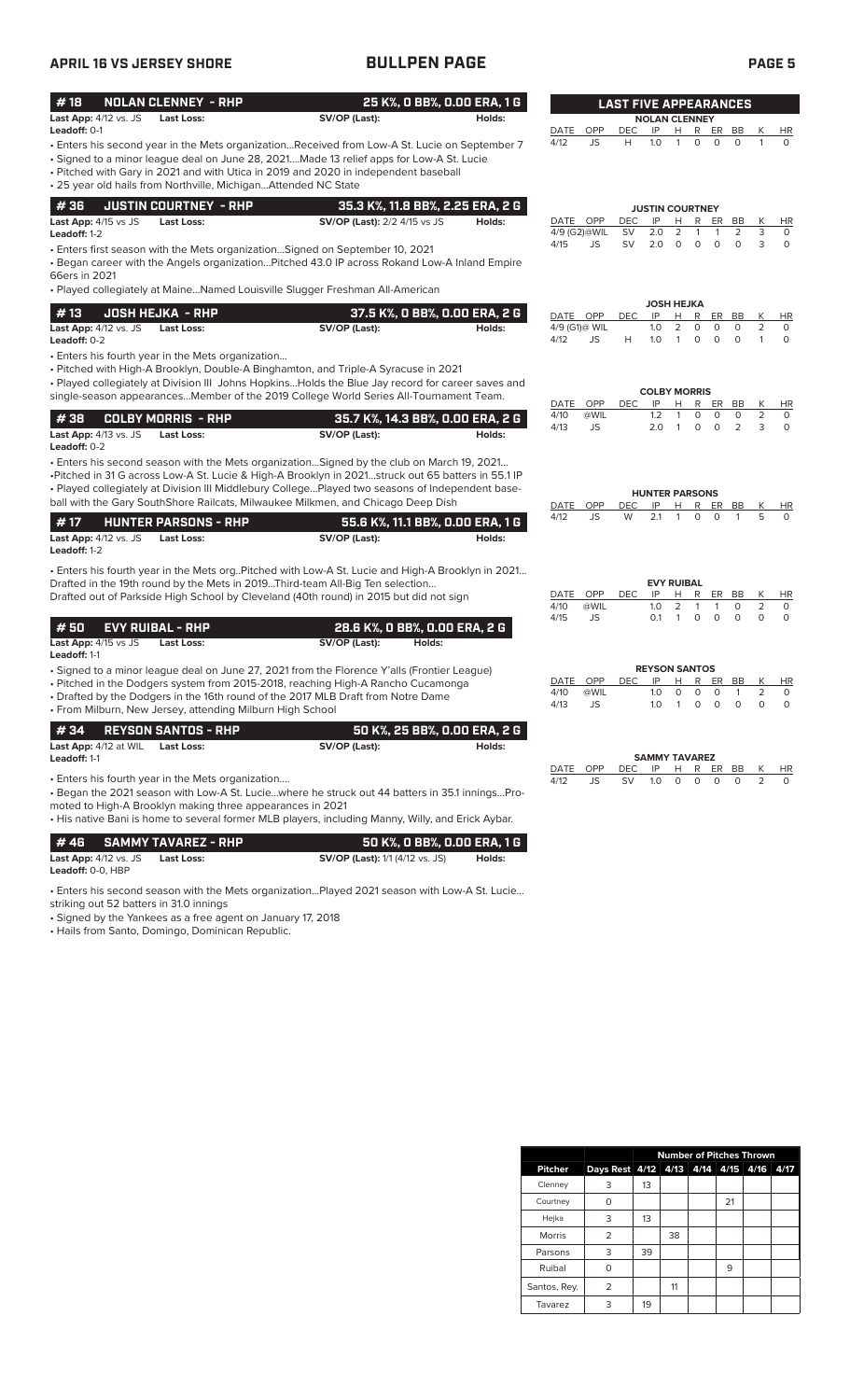### **APRIL 16 VS JERSEY SHORE HIGH/LOW & CHARTS PAGE 6**

| INDIVIDUAL BATTING HIGHS  |
|---------------------------|
|                           |
|                           |
|                           |
|                           |
|                           |
|                           |
|                           |
|                           |
|                           |
|                           |
|                           |
|                           |
|                           |
|                           |
|                           |
|                           |
|                           |
| <b>TEAM BATTING HIGHS</b> |
|                           |
|                           |
|                           |
|                           |
|                           |
|                           |
|                           |
|                           |
|                           |
|                           |
|                           |
|                           |
|                           |
|                           |
|                           |
|                           |
|                           |
|                           |
|                           |
|                           |

Most Double Plays Hit into, Game..................................................... 3 (4/12 vs Jersey Shore)

### **FIELDING**

Most Errors, Team, Game......................................................................1 (4/12 vs Jersey Shore) Most Errors, Individual, Game...............................1 (2x Last: Palmer, 4/12 vs Jersey Shore) Most Double Plays Turned, Nine-Inning Game............. 1 (2x, Last: 4/12 vs Jersey Shore ) Consecutive Errorless Games, Team.................................................1 (4/15 vs Jersey Shore)

**STARTERS BY POSITION**

| <b>OIARIERO DI FUOIIIUN</b>                                          |      |
|----------------------------------------------------------------------|------|
| C- O'Neill (2), Gaddis (2), Mena (2)                                 |      |
| 1B- Schwartz (6)                                                     |      |
| 2B- Young (3), Reyes (2), Saunders (1)                               |      |
| 3B- Peroza (4) Palmer (1), Gaddis (1)                                |      |
| <b>SS-</b> Reyes (4), Young (2)                                      |      |
| LF- Rudick (3), Jordan (2), Murphy (1)                               | Hom  |
| CF- Palmer (4) Jordan (2)                                            | Road |
| RF- McIlwain (4), Suozzi (2)                                         | Whit |
| <b>DH-</b> Jordan (2), Rudick (1), Gaddis (1) Peroza (1), Suozzi (1) |      |
| <b>STARTERS BY BATTING ORDER</b>                                     |      |
| <b>1st -</b> Rudick (2), Jordan (4)                                  |      |
| <b>2nd - Reyes (6)</b>                                               |      |
| 3rd - Young (5), Schwartz (1)                                        |      |
|                                                                      |      |

I

- **4th-** Peroza (5), McIlwain (1)
- **5th-** Schwartz (5), Suozzi (1)
- **6th-** Palmer (5), Mena (1)

**7th-** Gaddis (2), McIlwain (2) Suozzi (1), Saunders (1)

**8th-** O'Neill (2), Suozzi (1), McIlwain (1) Gaddis (2)

**9th-** Jordan (2), Mena (1), Rudick (2), Murphy (1)

|                 | <b>CATCHERS STEALING</b> |     |            |      |       | MULTI-RUN INNINGS    |
|-----------------|--------------------------|-----|------------|------|-------|----------------------|
| Name            | СS                       | АТТ | <b>PCT</b> | Runs | Times | Last                 |
| Gaddis          |                          |     | 0%         |      |       | 4/15 vs Jersey Shore |
| Mena<br>O'Neill |                          |     | 0%<br>25%  | 4    |       | 4/12 vs Jersey Shore |

|                  |   | 2 | З | 4 | H | 6 | 7 | 8 | 9 | 10+ | <b>TOTALS</b> |
|------------------|---|---|---|---|---|---|---|---|---|-----|---------------|
| <b>OPPONENTS</b> | 6 |   |   | - |   | , |   |   |   |     | 17            |
| <b>BKLYN</b>     |   |   |   |   | 8 | ∍ |   | o |   |     | 16.           |

| INDIVIDUAL PITCHING HIGHS                                                   |
|-----------------------------------------------------------------------------|
|                                                                             |
|                                                                             |
|                                                                             |
|                                                                             |
|                                                                             |
|                                                                             |
|                                                                             |
|                                                                             |
| Most Innings Pitched, Game 4 (3x, Last: David Griffin 4/13 vs Jersey Shore) |
| Most Innings Pitched, Reliever  4 (2x, Last: Griffin 4/13 vs Jersey Shore)  |
| Most Consecutive Scoreless Inn., Starter4 (Jose Chacin, 4/9-present)        |
| Most Consecutive Scoreless Inn., Reliever 5 (David Griffin, 4/9-present)    |

| TEAM PITCHING HIGHS |
|---------------------|
|                     |
|                     |
|                     |
|                     |
|                     |
|                     |
|                     |
|                     |
|                     |
|                     |
|                     |
|                     |
|                     |
|                     |
|                     |

|                             |         | <b>TEAM MISCELLANEOUS</b>   |  |
|-----------------------------|---------|-----------------------------|--|
|                             |         |                             |  |
|                             |         |                             |  |
|                             |         |                             |  |
|                             |         |                             |  |
|                             |         |                             |  |
|                             |         |                             |  |
|                             |         |                             |  |
|                             |         |                             |  |
|                             |         |                             |  |
|                             |         |                             |  |
|                             |         |                             |  |
|                             |         |                             |  |
| <b>OUTFIELD ASSISTS (O)</b> |         | <b>RECORD BREAKDOWN</b>     |  |
| <b>NAME</b><br><b>TOTAL</b> | (LAST)  |                             |  |
|                             |         |                             |  |
|                             |         |                             |  |
|                             |         |                             |  |
|                             |         |                             |  |
|                             |         |                             |  |
|                             |         |                             |  |
|                             |         |                             |  |
|                             |         |                             |  |
|                             |         |                             |  |
| <b>UNIFORM RECORDS</b>      |         |                             |  |
|                             |         |                             |  |
| <b>Home White</b>           | $1 - 1$ |                             |  |
|                             |         |                             |  |
| <b>Road Gray</b>            | $1 - 2$ |                             |  |
| <b>White Throwback</b>      | $1 - 0$ |                             |  |
|                             |         |                             |  |
|                             |         |                             |  |
|                             |         |                             |  |
|                             |         |                             |  |
|                             |         | Do Not Allow a Home Run 3-3 |  |
|                             |         | Hit More Home Runs 1-0      |  |
|                             |         | Opponent Hits More HRs      |  |
|                             |         |                             |  |
|                             |         |                             |  |
|                             |         |                             |  |
|                             |         |                             |  |
|                             |         |                             |  |
|                             |         |                             |  |
|                             |         |                             |  |
|                             |         | Opponent Scores First1-2    |  |
|                             |         |                             |  |
|                             |         |                             |  |
|                             |         |                             |  |
|                             |         |                             |  |
|                             |         |                             |  |
|                             |         |                             |  |
|                             |         |                             |  |
|                             |         |                             |  |
|                             |         |                             |  |
|                             |         |                             |  |
| <b>EJECTIONS</b>            |         |                             |  |
|                             |         |                             |  |

| <b>MISC. WINS</b>                      |
|----------------------------------------|
| Come from Behind Wins2 (4/15 vs Jersey |
| Shore)                                 |
|                                        |
| Walk-off Wins                          |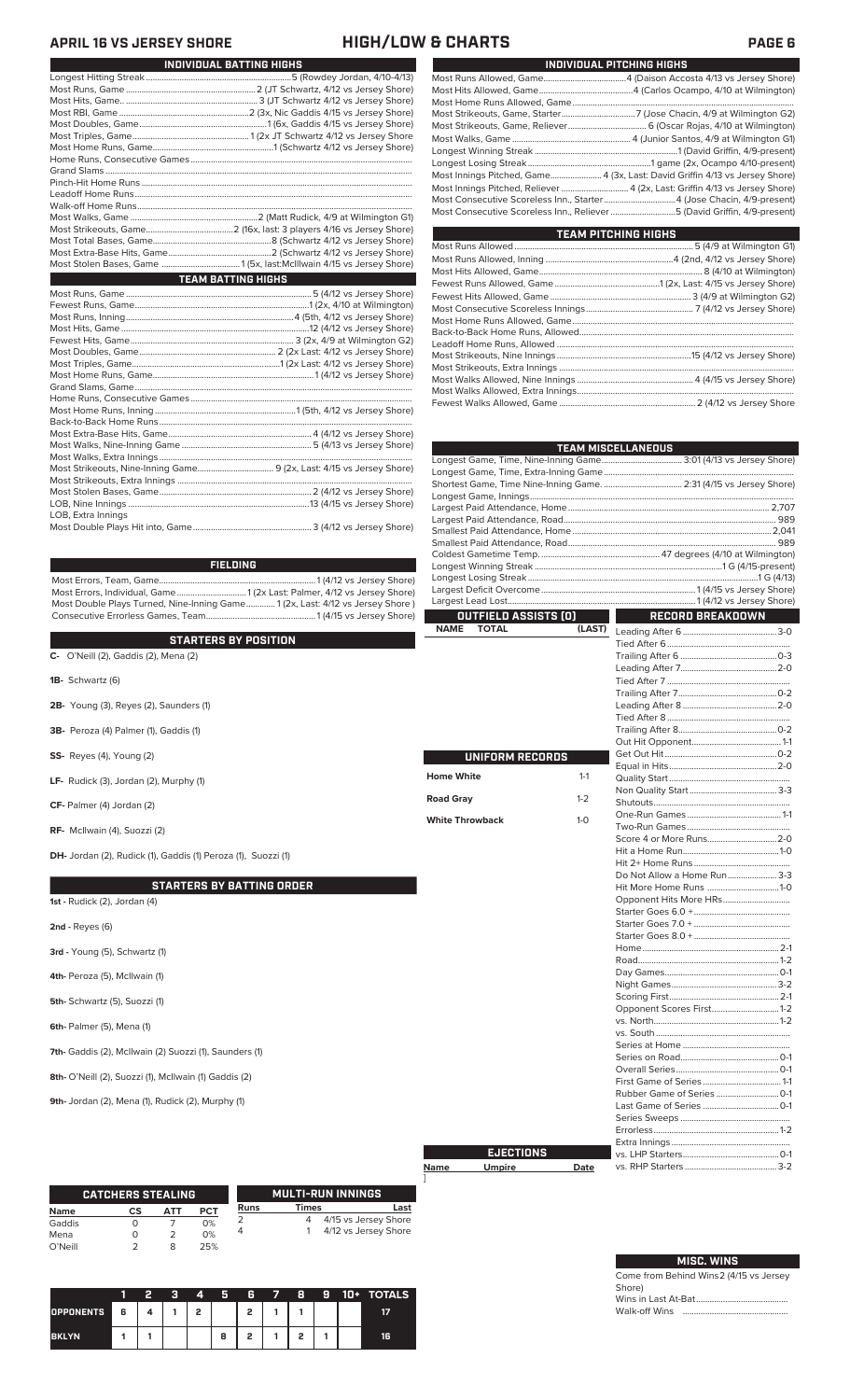## **APRIL 16 VS JERSEY SHORE GAME-BY-GAME RESULTS PAGE 7**

|--|--|--|

| <b>DATE</b>          | GM#            | OPPONENT                                     | W-L/TIME SCORE                      |                | RECORD             | POSITION                                                               | GA/GB            | <b>WINNING PITCHER</b>                       | <b>LOSING PITCHER</b>                    | <b>SAVE</b>                                    | <b>TIME</b>  | <b>ATTENDANCE</b> |
|----------------------|----------------|----------------------------------------------|-------------------------------------|----------------|--------------------|------------------------------------------------------------------------|------------------|----------------------------------------------|------------------------------------------|------------------------------------------------|--------------|-------------------|
| 4/8<br>4/9           | $\mathbf{1}$   | at Wilmington<br>at Wilmington               | L                                   | $5-1(7)$       | $0-1$              | PPD (Wet Grounds; doubleheader scheduled for 4/9)<br>T <sub>2</sub> nd | $-0.5$           | Lucas Knowles (1-0)                          | Junior Santos (0-2)                      |                                                | 1:51         | 989               |
|                      | $\overline{c}$ | at Wilmington                                | W                                   | $2-1(7)$       | $1 - 1$            | T <sub>2</sub> nd                                                      | $-1.0$           | David Griffin (1-0)                          | Michael Cuevas (0-1)                     | Justin Courtney (1)                            | 1:59         |                   |
| 4/10<br>4/11         | 3              | at Wilmington                                | L                                   | $4-1$          | $1 - 2$            | 4th                                                                    | $-2.0$           | Carlos Romero (1-0)<br>OFF DAY               | Carlos Ocampo (0-1)                      |                                                | 2:47         | 966               |
| 4/12<br>4/13         | 4<br>5         | <b>Jersey Shore</b><br><b>Jersey Shore</b>   | W<br>L                              | $5-2$<br>$4-3$ | $2 - 2$<br>$2 - 3$ | T3rd<br>T4th                                                           | $-2.0$<br>$-2.0$ | Hunter Parsons (1-0)<br>Dominic Pipkin (1-0) | JP Woodward (0-1)<br>Daison Acosta (0-1) | <b>Sammy Tavares (1)</b><br>Jason Ruffcorn (1) | 2:44<br>3:01 | 2,041<br>752      |
| 4/14<br>4/15         | 6              | vs. Jersey Shore<br><b>Jersey Shore</b>      | 7:00 p.m.                           | 4-1            | $3-3$              | PPD (rain; doubleheader scheduled for 4/16)<br>4th                     | -1.5             | Jesus Vargas (1-0)                           | Matt Russell (0-1)                       | <b>Justin Courtney (2)</b>                     | 2:31         | 2,707             |
| 4/16                 | 7<br>8         | <b>Jersey Shore</b><br><b>Jersey Shore</b>   | 12:00 p.m.                          | DH             |                    |                                                                        |                  |                                              |                                          |                                                |              |                   |
| 4/17<br>4/18         | 9              | <b>Jersey Shore</b>                          | 2:00 p.m.                           |                |                    |                                                                        |                  | OFF DAY                                      |                                          |                                                |              |                   |
| 4/19<br>4/20         | 10<br>11       | at Hudson Valley<br>at Hudson Valley         | 7:05 p.m.<br>7:05 p.m.              |                |                    |                                                                        |                  |                                              |                                          |                                                |              |                   |
| 4/21<br>4/22         | 12<br>13       | at Hudson Valley<br>at Hudson Valley         | 7:05 p.m.<br>7:05 p.m.              |                |                    |                                                                        |                  |                                              |                                          |                                                |              |                   |
| 4/23<br>4/24         | 14<br>15       | at Hudson Valley<br>at Hudson Valley         | 6:05 p.m.<br>2:05 p.m.              |                |                    |                                                                        |                  |                                              |                                          |                                                |              |                   |
| 4/25<br>4/26         | 16             | <b>Bowling Green</b>                         | 7:00 p.m.                           |                |                    |                                                                        |                  | OFF DAY                                      |                                          |                                                |              |                   |
| 4/27<br>4/28         | 17<br>18       | <b>Bowling Green</b><br><b>Bowling Green</b> | 7:00 p.m.<br>7:00 p.m.              |                |                    |                                                                        |                  |                                              |                                          |                                                |              |                   |
| 4/29<br>4/30         | 19<br>20       | <b>Bowling Green</b><br><b>Bowling Green</b> | 7:00 p.m.<br>2:00 p.m.              |                |                    |                                                                        |                  |                                              |                                          |                                                |              |                   |
| 5/1                  | 21             | <b>Bowling Green</b>                         | 2:00 p.m.                           |                |                    |                                                                        |                  | APRIL (0-0)                                  |                                          |                                                |              |                   |
| 5/2<br>5/3           | 22             | at Aberdeen                                  | 7:05 p.m.                           |                |                    |                                                                        |                  | OFF DAY                                      |                                          |                                                |              |                   |
| 5/4<br>5/5           | 23             | at Aberdeen                                  | 7:05 p.m.                           |                |                    |                                                                        |                  |                                              |                                          |                                                |              |                   |
| 5/6                  | 24<br>25       | at Aberdeen<br>at Aberdeen                   | 7:05 p.m.<br>7:05 p.m.              |                |                    |                                                                        |                  |                                              |                                          |                                                |              |                   |
| 5/7<br>5/8           | 26<br>27       | at Aberdeen<br>at Aberdeen                   | 6:05 p.m.<br>2:05 p.m.              |                |                    |                                                                        |                  |                                              |                                          |                                                |              |                   |
| 5/9<br>5/10          | 28             | Wilmington                                   | 7:00 p.m.                           |                |                    |                                                                        |                  | OFF DAY                                      |                                          |                                                |              |                   |
| 5/11<br>5/12         | 29<br>30       | Wilmington<br>Wilmington                     | 7:00 p.m.<br>7:00 p.m.              |                |                    |                                                                        |                  |                                              |                                          |                                                |              |                   |
| 5/13<br>5/14         | 31<br>32       | Wilmington<br>Wilmington                     | 7:00 p.m.<br>6:00 p.m.              |                |                    |                                                                        |                  |                                              |                                          |                                                |              |                   |
| 5/15<br>5/16         | 32             | Wilmington                                   | 2:00 p.m.                           |                |                    |                                                                        |                  | OFF DAY                                      |                                          |                                                |              |                   |
| 5/17<br>5/18         | 35<br>36       | <b>Hudson Valley</b><br><b>Hudson Valley</b> | 7:00 p.m.<br>12:00 p.m.             |                |                    |                                                                        |                  |                                              |                                          |                                                |              |                   |
| 5/19<br>5/20         | 37<br>38       | <b>Hudson Valley</b><br><b>Hudson Valley</b> | 7:00 p.m.<br>7:00 p.m.              |                |                    |                                                                        |                  |                                              |                                          |                                                |              |                   |
| 5/21<br>5/22         | 39<br>40       | <b>Hudson Valley</b><br><b>Hudson Valley</b> | 6:00 p.m.<br>2:00 p.m.              |                |                    |                                                                        |                  |                                              |                                          |                                                |              |                   |
| 5/23<br>5/24         | 41             | at Bowling Green                             | $6:35$ p.m. $*$                     | (CT)           |                    |                                                                        |                  | OFF DAY                                      |                                          |                                                |              |                   |
| 5/25<br>5/26         | 42<br>43       | at Bowling Green<br>at Bowling Green         | $6:35$ p.m. $*$<br>$6:35$ p.m. $*$  | (CT)<br>(CT)   |                    |                                                                        |                  |                                              |                                          |                                                |              |                   |
| 5/27<br>5/28         | 44<br>45       | at Bowling Green<br>at Bowling Green         | $6:35$ p.m. $*$<br>$6:35$ p.m. $*$  | (CT)<br>(CT)   |                    |                                                                        |                  |                                              |                                          |                                                |              |                   |
| 5/29<br>5/30         | 46             | at Bowling Green                             | 1:05 p.m. $*$                       | (CT)           |                    |                                                                        |                  | OFF DAY                                      |                                          |                                                |              |                   |
| 5/31                 | 47             | at Jersey Shore                              | 7:05 p.m.                           |                |                    |                                                                        |                  | <b>MAY (0-0)</b>                             |                                          |                                                |              |                   |
| 6/1<br>6/2           | 48<br>49       | at Jersey Shore<br>at Jersey Shore           | 7:05 p.m.<br>7:05 p.m.              |                |                    |                                                                        |                  |                                              |                                          |                                                |              |                   |
| 6/3<br>6/4           | 50<br>51       | at Jersey Shore                              | 7:05 p.m.                           |                |                    |                                                                        |                  |                                              |                                          |                                                |              |                   |
| 6/5                  | 52             | at Jersey Shore<br>at Jersey Shore           | 7:05 p.m.<br>1:05 p.m.              |                |                    |                                                                        |                  |                                              |                                          |                                                |              |                   |
| 6/6<br>6/7           | 53             | Aberdeen                                     | 7:00 p.m.                           |                |                    |                                                                        |                  | OFF DAY                                      |                                          |                                                |              |                   |
| 6/8<br>6/9           | 54<br>55       | Aberdeen<br>Aberdeen                         | 7:00 p.m.<br>7:00 p.m.              |                |                    |                                                                        |                  |                                              |                                          |                                                |              |                   |
| 6/10<br>6/11         | 56<br>57       | Aberdeen<br>Aberdeen                         | 7:00 p.m.<br>6:00 p.m.              |                |                    |                                                                        |                  |                                              |                                          |                                                |              |                   |
| 6/12<br>6/13         | 58             | Aberdeen                                     | 2:00 p.m.                           |                |                    |                                                                        |                  | OFF DAY                                      |                                          |                                                |              |                   |
| 6/14<br>6/15         | 59<br>60       | at Wilmington<br>at Wilmington               | 6:35 p.m.<br>6:35 p.m.              |                |                    |                                                                        |                  |                                              |                                          |                                                |              |                   |
| 6/16<br>6/17         | 61<br>62       | at Wilmington<br>at Wilmington               | 6:35 p.m.<br>6:35 p.m.              |                |                    |                                                                        |                  |                                              |                                          |                                                |              |                   |
| 6/18<br>6/19         | 63<br>64       | at Wilmington<br>at Wilmington               | 6:35 p.m.<br>1:05 p.m.              |                |                    |                                                                        |                  |                                              |                                          |                                                |              |                   |
| 6/20<br>6/21         | 65             | <b>Jersey Shore</b>                          | 7:00 p.m.                           |                |                    |                                                                        |                  | OFF DAY                                      |                                          |                                                |              |                   |
| 6/22<br>6/23         | 66<br>67       | <b>Jersey Shore</b><br><b>Jersey Shore</b>   | 7:00 p.m.<br>7:00 p.m.              |                |                    |                                                                        |                  |                                              |                                          |                                                |              |                   |
| 6/24<br>6/25         | 68<br>69       | <b>Jersey Shore</b><br><b>Jersey Shore</b>   | 7:00 p.m.<br>6:00 p.m.              |                |                    |                                                                        |                  |                                              |                                          |                                                |              |                   |
| 6/26<br>6/27         | 70             | <b>Jersey Shore</b>                          | 2:00 p.m.                           |                |                    |                                                                        |                  | OFF DAY                                      |                                          |                                                |              |                   |
| 6/28<br>6/29         | 71<br>72       | at Hudson Valley<br>at Hudson Valley         | 7:05 p.m.<br>7:05 p.m.              |                |                    |                                                                        |                  |                                              |                                          |                                                |              |                   |
| 6/30                 | 73             | at Hudson Valley                             | 7:05 p.m.                           |                |                    |                                                                        |                  | <u>JUNE (0-0)</u>                            |                                          |                                                |              |                   |
| 7/1<br>7/2           | 74<br>75       | at Hudson Valley<br>at Hudson Valley         | 7:05 p.m.<br>6:05 p.m.              |                |                    |                                                                        |                  |                                              |                                          |                                                |              |                   |
| 7/3<br>7/4           | 76<br>77       | at Hudson Valley<br>Aberdeen                 | 6:05 p.m.                           |                |                    |                                                                        |                  |                                              |                                          |                                                |              |                   |
| 7/5<br>7/6           | 78             | Aberdeen                                     | 6:30 p.m.<br>7:00 p.m.              |                |                    |                                                                        |                  | OFF DAY                                      |                                          |                                                |              |                   |
| 7/7<br>7/8           | 79<br>80       | Aberdeen<br>Aberdeen                         | 7:00 p.m.<br>7:00 p.m.              |                |                    |                                                                        |                  |                                              |                                          |                                                |              |                   |
| 7/9<br>7/10          | 81<br>82       | Aberdeen<br>Aberdeen                         | 6:00 p.m.<br>2:00 p.m.              |                |                    |                                                                        |                  |                                              |                                          |                                                |              |                   |
| 7/11<br>7/12         | 83             |                                              | 7:00 p.m.                           |                |                    |                                                                        |                  | OFF DAY                                      |                                          |                                                |              |                   |
| 7/13<br>7/14         | 84<br>85       | Greensboro<br>Greensboro<br>Greensboro       | 12:00 p.m.                          |                |                    |                                                                        |                  |                                              |                                          |                                                |              |                   |
| 7/15<br>7/16         | 86<br>87       | Greensboro<br>Greensboro                     | 7:00 p.m.<br>7:00 p.m.<br>6:00 p.m. |                |                    |                                                                        |                  |                                              |                                          |                                                |              |                   |
| 7/17                 | 88             | Greensboro                                   | 2:00 p.m.                           |                |                    |                                                                        |                  |                                              |                                          |                                                |              |                   |
| 7/18<br>7/19<br>7/20 |                |                                              |                                     |                |                    |                                                                        |                  | LEAGUE-WIDE BREAK                            |                                          |                                                |              |                   |
| 7/21                 |                |                                              |                                     |                |                    |                                                                        |                  |                                              |                                          |                                                |              |                   |
| 7/22<br>7/23         | 89<br>90       | at Jersey Shore<br>at Jersey Shore           | 7:05 p.m.<br>7:05 p.m.              |                |                    |                                                                        |                  |                                              |                                          |                                                |              |                   |
| 7/24<br>7/25         | 91             | at Jersey Shore                              | 1:05 p.m.                           |                |                    |                                                                        |                  | OFF DAY                                      |                                          |                                                |              |                   |
| 7/26<br>7/27         | 92<br>93       | at Hudson Valley<br>at Hudson Valley         | 7:05 p.m.<br>7:05 p.m.              |                |                    |                                                                        |                  |                                              |                                          |                                                |              |                   |
| 7/28<br>7/29         | 94<br>95       | at Hudson Valley<br>at Hudson Valley         | 7:05 p.m.<br>7:05 p.m.              |                |                    |                                                                        |                  |                                              |                                          |                                                |              |                   |
| 7/30<br>7/31         | 96<br>97       | at Hudson Valley<br>at Hudson Valley         | 6:05 p.m.<br>2:05 p.m.              |                |                    |                                                                        |                  |                                              |                                          |                                                |              |                   |
| 8/1                  |                |                                              |                                     |                |                    |                                                                        |                  | JULY (0-0)<br>OFF DAY                        |                                          |                                                |              |                   |
| 8/2<br>8/3           | 98<br>99       | <b>Winston-Salem</b><br><b>Winston-Salem</b> | 7:00 p.m.<br>12:00 p.m.             |                |                    |                                                                        |                  |                                              |                                          |                                                |              |                   |
| 8/4<br>8/5           | 100<br>101     | <b>Winston-Salem</b><br><b>Winston-Salem</b> | 7:00 p.m.<br>7:00 p.m.              |                |                    |                                                                        |                  |                                              |                                          |                                                |              |                   |
| 8/6<br>8/7           | 102<br>103     | <b>Winston-Salem</b><br><b>Winston-Salem</b> | 6:00 p.m.<br>2:00 p.m.              |                |                    |                                                                        |                  |                                              |                                          |                                                |              |                   |
| 8/8<br>8/9           | 104            | at Wilmington                                | 6:35 p.m.                           |                |                    |                                                                        |                  | OFF DAY                                      |                                          |                                                |              |                   |
| 8/10<br>8/11         | 105<br>106     | at Wilmington<br>at Wilmington               | 6:35 p.m.<br>6:35 p.m.              |                |                    |                                                                        |                  |                                              |                                          |                                                |              |                   |
| 8/12<br>8/13         | 107<br>108     | at Wilmington<br>at Wilmington               | 6:35 p.m.<br>6:35 p.m.              |                |                    |                                                                        |                  |                                              |                                          |                                                |              |                   |
| 8/14<br>8/15         | 109            | at Wilmington                                | 1:05 p.m.                           |                |                    |                                                                        |                  | OFF DAY                                      |                                          |                                                |              |                   |
| 8/16<br>8/17         | 110<br>111     | <b>Hudson Valley</b><br><b>Hudson Valley</b> | 7:00 p.m.<br>7:00 p.m.              |                |                    |                                                                        |                  |                                              |                                          |                                                |              |                   |
| 8/18<br>8/19         | 112<br>113     | <b>Hudson Valley</b><br><b>Hudson Valley</b> | 7:00 p.m.<br>7:00 p.m.              |                |                    |                                                                        |                  |                                              |                                          |                                                |              |                   |
| 8/20                 | 114            | <b>Hudson Valley</b>                         | 6:00 p.m.                           |                |                    |                                                                        |                  |                                              |                                          |                                                |              |                   |
| 8/21<br>8/22         | 115            | <b>Hudson Valley</b>                         | 2:00 p.m.                           |                |                    |                                                                        |                  | OFF DAY                                      |                                          |                                                |              |                   |